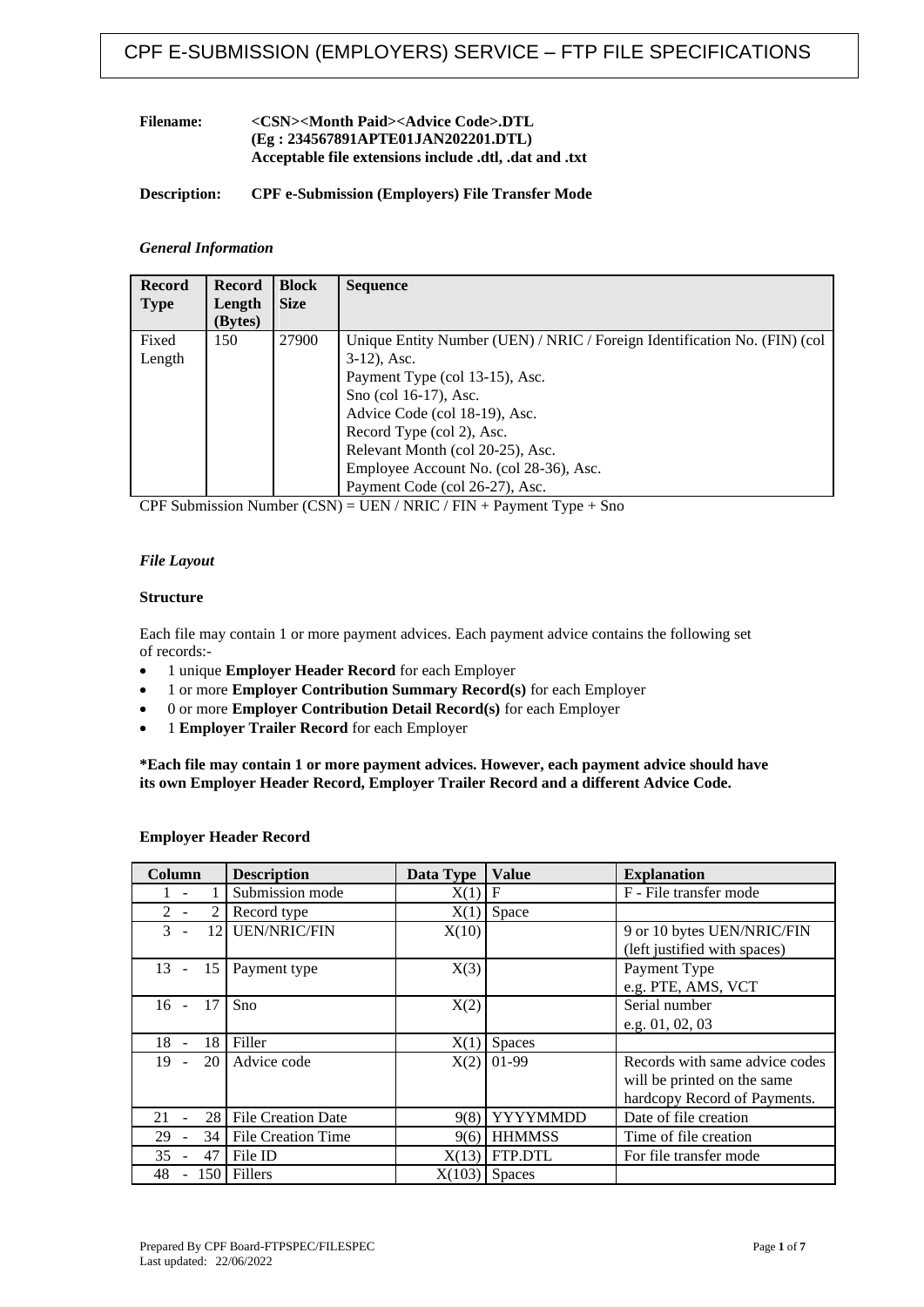### **Employer Contribution Summary Record**

| <b>Description</b><br>Column                    |                                | Data Type | <b>Value</b>    | <b>Explanation</b>                                                                                                                                                                                     |
|-------------------------------------------------|--------------------------------|-----------|-----------------|--------------------------------------------------------------------------------------------------------------------------------------------------------------------------------------------------------|
| $1 -$<br>1                                      | Submission mode                | $X(1)$ F  |                 | F - File transfer mode                                                                                                                                                                                 |
| $2 -$<br>$\overline{2}$                         | Record type                    |           | $X(1)$ 0 (zero) | 0 - CPF Contribution Summary<br>record                                                                                                                                                                 |
| $\mathcal{E}$<br>12<br>$\overline{\phantom{a}}$ | <b>UEN/NRIC/FIN</b>            | X(10)     |                 | 9 or 10 bytes UEN/NRIC/FIN<br>(left justified with spaces)                                                                                                                                             |
| $13 -$<br>15                                    | Payment Type                   | X(3)      |                 | Payment Type<br>e.g. PTE, AMS, VCT                                                                                                                                                                     |
| 17<br>$16 -$                                    | Sno                            | X(2)      |                 | Serial number<br>e.g. 01, 02, 03                                                                                                                                                                       |
| $18 -$<br>18                                    | Filler                         |           | $X(1)$ Spaces   |                                                                                                                                                                                                        |
| 19<br>20<br>$\sim$                              | Advice code                    | X(2)      | 01-99           | Records with same advice codes<br>will be printed on the same<br>hardcopy Record of Payments.                                                                                                          |
| 21<br>26 <sup>1</sup>                           | Relevant month                 | 9(6)      | <b>YYYYMM</b>   | Month the contribution is for                                                                                                                                                                          |
| 27<br>28                                        | Payment code                   | X(2)      | $01 - 11$       | 01 - CPF Contribution<br>02 - MBMF<br>$03 - SIMDA$<br>04 - CDAC<br>05 - Eurasian Community Fund (ECF)<br>07 - CPF Penalty Interest<br>10 - Community Chest<br>11 - Skill Development Levy (SDL)        |
| 29<br>40<br>$\overline{a}$                      | Contribution summary<br>amount | 9(10)V99  |                 |                                                                                                                                                                                                        |
| 41<br>47                                        | Donor count                    | 9(7)      |                 | No. of donor contributing to the<br>respective fund: MBMF,<br>SINDA, CDAC, ECF &<br>Community Chest. This field<br>should be padded with zeroes if<br>the Payment Code is not 02, 03,<br>04, 05 or 10. |
| 48 - 150 Fillers                                |                                |           | $X(103)$ Spaces |                                                                                                                                                                                                        |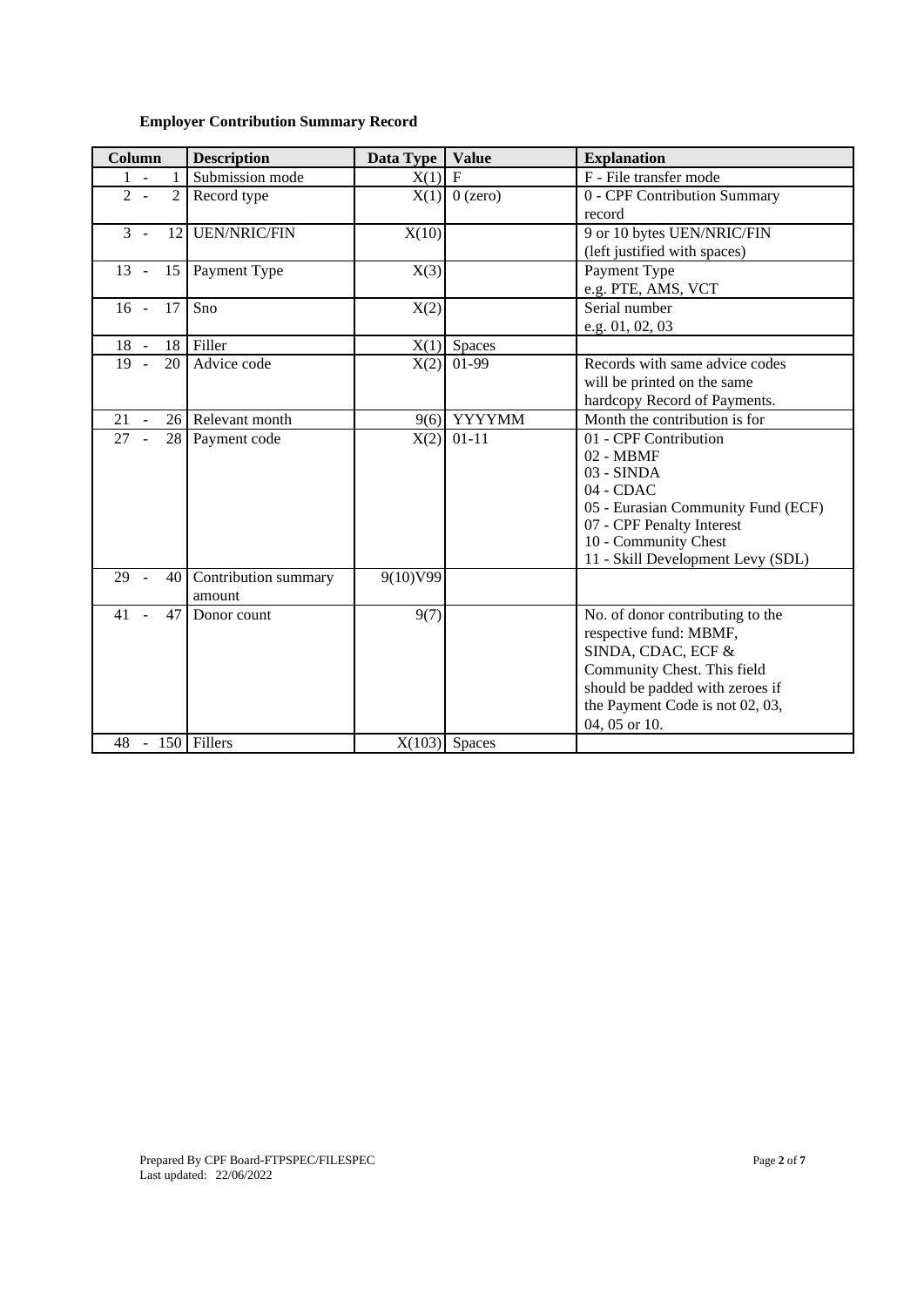### **Employer Contribution Detail Record**

| Column                                             | <b>Description</b>            | Data Type             | Value          | <b>Explanation</b>                                                                                                                                                                                                                                                                                                                                                                                                                                                                                                           |  |  |  |  |
|----------------------------------------------------|-------------------------------|-----------------------|----------------|------------------------------------------------------------------------------------------------------------------------------------------------------------------------------------------------------------------------------------------------------------------------------------------------------------------------------------------------------------------------------------------------------------------------------------------------------------------------------------------------------------------------------|--|--|--|--|
| 1                                                  | Submission mode               | X(1)                  | $\mathbf F$    | F - File transfer mode                                                                                                                                                                                                                                                                                                                                                                                                                                                                                                       |  |  |  |  |
| $\overline{2}$<br>$\overline{2}$<br>$\overline{a}$ | Record type                   |                       | $X(1)$ 1 (one) | 1 - CPF Contribution Detail<br>record                                                                                                                                                                                                                                                                                                                                                                                                                                                                                        |  |  |  |  |
| 3<br>12                                            | <b>UEN/NRIC/FIN</b>           | X(10)                 |                | 9 or 10 bytes UEN/NRIC/FIN<br>(left justified with spaces)                                                                                                                                                                                                                                                                                                                                                                                                                                                                   |  |  |  |  |
| 13<br>15<br>$\equiv$                               | Payment type                  | X(3)                  |                | Payment Type<br>e.g. PTE, AMS, VCT                                                                                                                                                                                                                                                                                                                                                                                                                                                                                           |  |  |  |  |
| 16<br>$-17$                                        | Sno                           | X(2)                  |                | Serial number<br>e.g. 01, 02, 03                                                                                                                                                                                                                                                                                                                                                                                                                                                                                             |  |  |  |  |
| 18<br>18                                           | Filler                        | X(1)                  | Spaces         |                                                                                                                                                                                                                                                                                                                                                                                                                                                                                                                              |  |  |  |  |
| 19<br>$\sim$<br>20                                 | Advice code                   | X(2)                  | 01-99          | Records with same advice codes<br>will be printed on the same<br>hardcopy Record of Payments.                                                                                                                                                                                                                                                                                                                                                                                                                                |  |  |  |  |
| 21                                                 | 26 Relevant month             | <b>YYYYMM</b><br>9(6) |                | Month the contribution is for                                                                                                                                                                                                                                                                                                                                                                                                                                                                                                |  |  |  |  |
| $\overline{a}$<br>27<br>28                         | Payment code                  | X(2)                  | $01 - 05$      | 01 - CPF Contribution<br>02 - MBMF<br>03 - SINDA<br>04 - CDAC<br>05 - Eurasian Community Fund<br>(ECF)                                                                                                                                                                                                                                                                                                                                                                                                                       |  |  |  |  |
| 29<br>37                                           | Employee account no.          | X(9)                  |                | To indicate the employee's CPF<br>Account No (e.g. NRIC No.).<br>First byte is either S or T and<br>last byte is the check digit. (For<br>explanation on prefix S & T,<br>please refer to pg 6 on Notes,<br>item 4).                                                                                                                                                                                                                                                                                                         |  |  |  |  |
| 38<br>49<br>$\bar{\mathcal{L}}$                    | Contribution detail<br>amount | 9(10)V99              |                | The respective contribution<br>amount for CPF, MBMF,<br>SINDA, CDAC or ECF (up to 2<br>decimal places).<br>Important: Please note the<br>rounding rules for CPF<br>contributions -<br>(a) the total CPF contribution<br>payable by the employer should<br>be rounded off to the nearest<br>dollar e.g. \$1.50 should be<br>regarded as \$2.00;<br>(b) the amount recoverable by<br>the employer from the<br>employee's wages should be<br>rounded down to the nearest<br>dollar e.g. \$1.50 should be<br>regarded as \$1.00. |  |  |  |  |
| 50<br>59                                           | Ordinary wages                | 9(8)V99               |                | Ordinary wages in dollars (up<br>to 2 decimal places). Pad with<br>zeroes for MBMF, SINDA,<br>CDAC or ECF contribution<br>detail records.<br>Negative wages are not<br>allowed.                                                                                                                                                                                                                                                                                                                                              |  |  |  |  |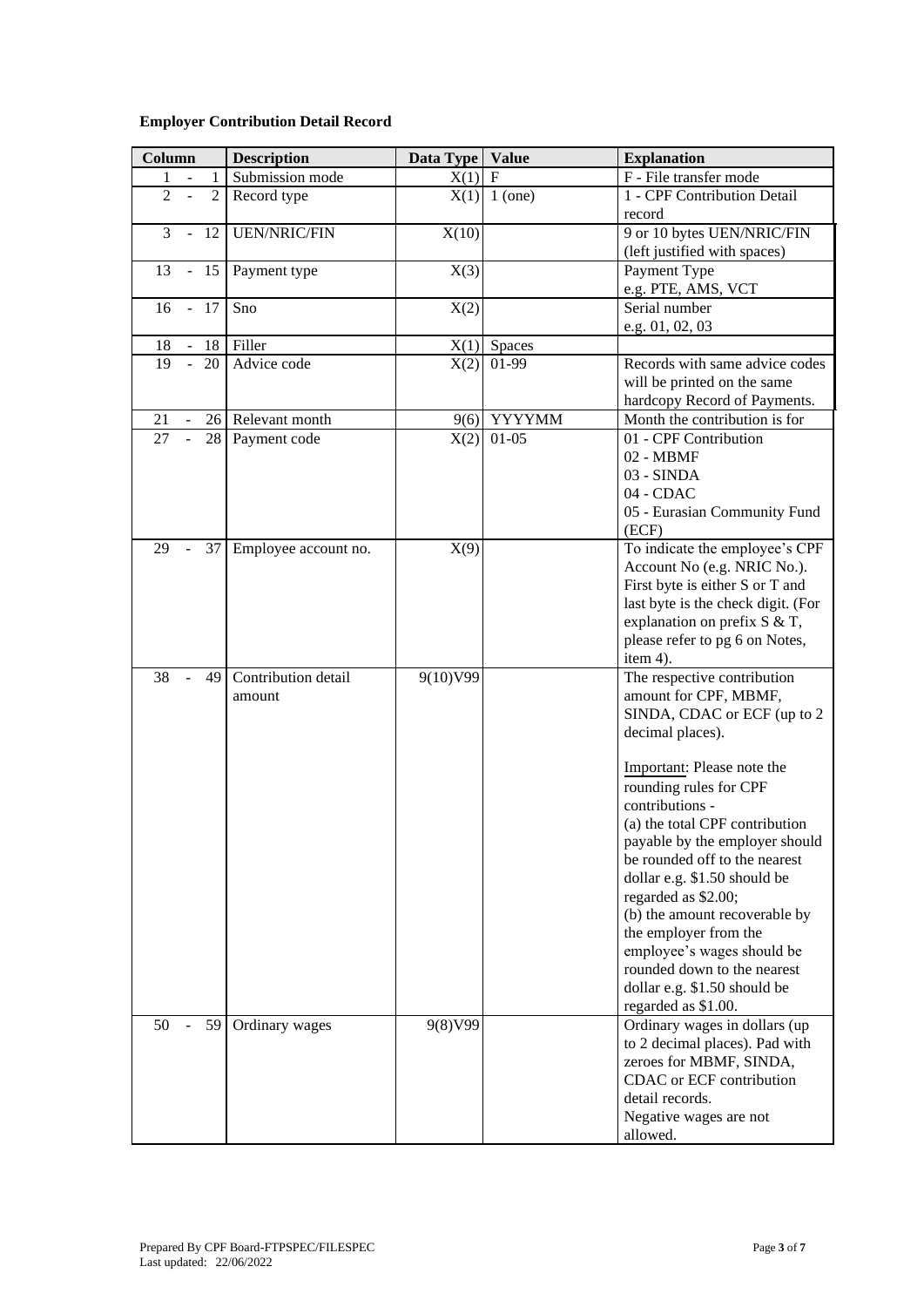| $60 -$<br>69 | <b>Additional</b> wages | 9(8)V99 |                | Additional wages in dollars (up<br>to 2 decimal places). Pad with<br>zeroes for MBMF, SINDA,<br>CDAC or ECF contribution<br>detail records.<br>Negative wages are not<br>allowed.                                                                                                  |
|--------------|-------------------------|---------|----------------|------------------------------------------------------------------------------------------------------------------------------------------------------------------------------------------------------------------------------------------------------------------------------------|
| 70 -<br>70   | Employment status       | X(1)    | E/L/N/O        | E - Existing employee or<br>employee who leaves and<br>joins in the same month<br>L - Leaver<br>N - New Joiner<br>$O - (alphabet O)$<br>Employee who joins and<br>leaves in the same month<br>Code " (space) if it is a<br>MBMF, SINDA, CDAC or<br>ECF contribution detail record. |
| 136<br>71 -  | Employee name           | X(66)   |                | Name of employee as shown on<br>identity card for Singaporeans<br>and PR holders.<br>This field shall be<br>left justified.                                                                                                                                                        |
| 137<br>150   | Fillers                 |         | $X(14)$ Spaces |                                                                                                                                                                                                                                                                                    |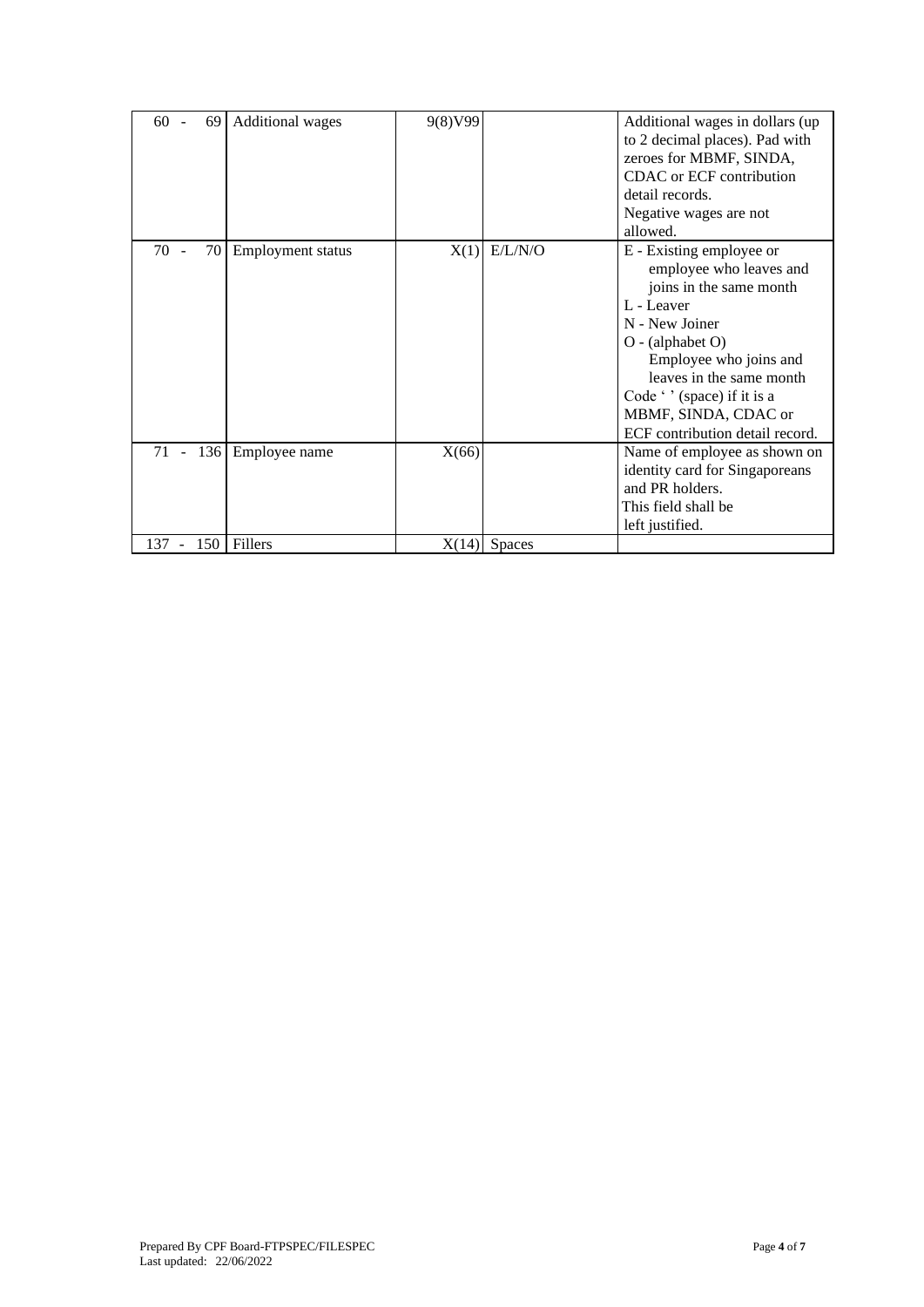# **Employer Trailer Record**

| Column         | <b>Description</b>              | Data Type | <b>Value</b>    | <b>Explanation</b>                                                                               |
|----------------|---------------------------------|-----------|-----------------|--------------------------------------------------------------------------------------------------|
|                | Submission mode                 | X(1)      | $\mathbf F$     | F - File transfer mode                                                                           |
| 2              | Record type                     | $X(1)$ 9  |                 |                                                                                                  |
| 12<br>3        | <b>UEN/NRIC/FIN</b>             | X(10)     |                 | 9 or 10 bytes UEN/NRIC/FIN<br>(left justified with spaces)                                       |
| 15<br>$13 -$   | Payment type                    | X(3)      |                 | Payment Type<br>e.g. PTE, AMS, VCT                                                               |
| 17<br>$16 -$   | Sno                             | X(2)      |                 | Serial number<br>e.g. 01, 02, 03                                                                 |
| $18 -$<br>18   | Filler                          | X(1)      | Spaces          |                                                                                                  |
| 20 l<br>$19 -$ | Advice code                     | X(2)      | 01-99           | Records with same advice codes<br>will be printed on the same<br>hardcopy Record of Payments.    |
| 27<br>21       | Employer record count           | 9(7)      |                 | Total no. of records for the<br>Employer, inclusive of header<br>and trailer records in the set. |
| $28 -$<br>42   | Employer contribution<br>amount | 9(13)V99  |                 | Sum of amounts in contribution<br>summary records.                                               |
| 43<br>150      | Fillers                         |           | $X(108)$ Spaces |                                                                                                  |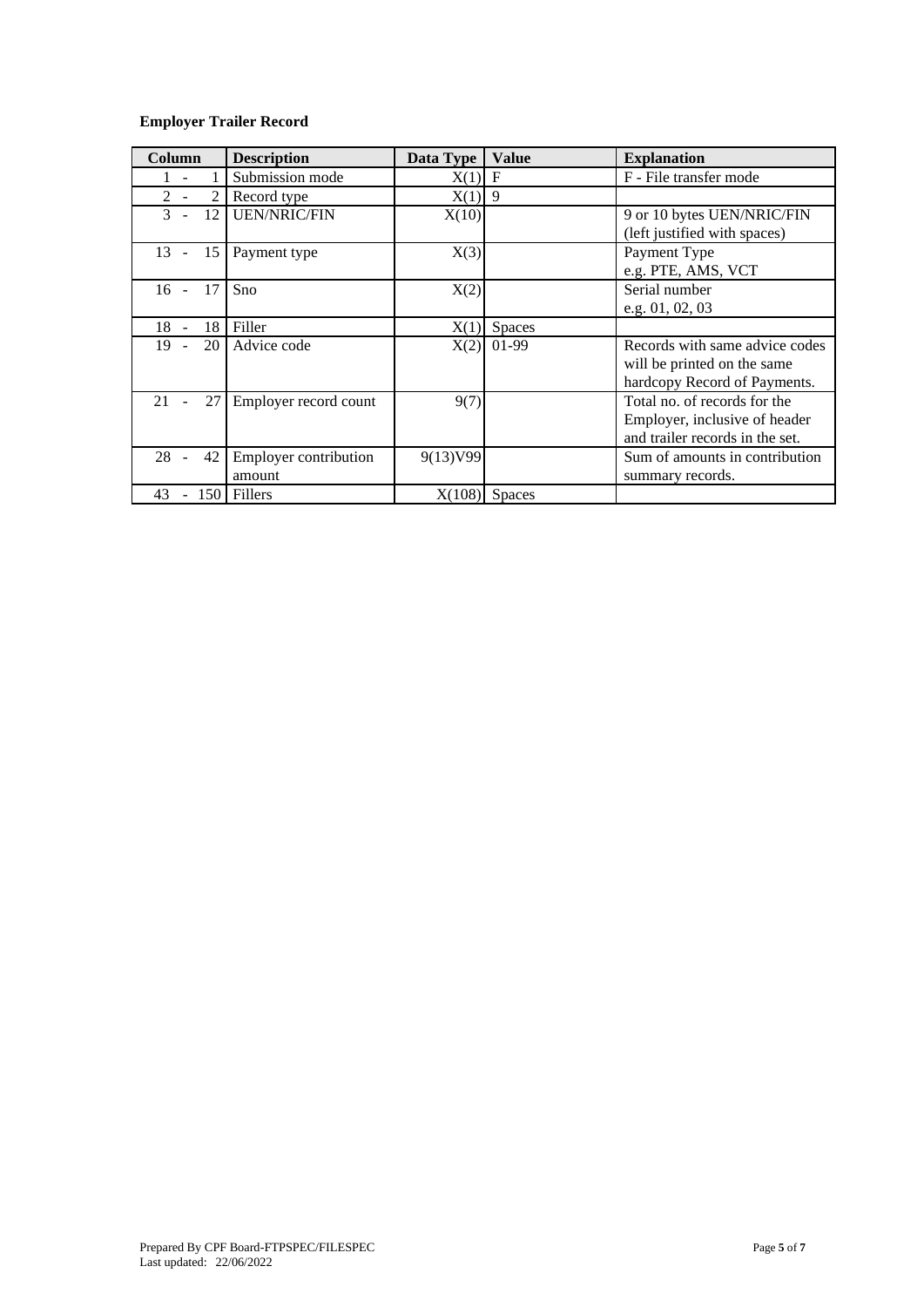### **Notes:**

- 1. Please read through the Terms & Conditions at [www.cpf.gov.sg b](http://www.cpf.gov.sg/)efore using the CPF e-Submission (Employers) File Transfer Service.
- 2. Please do not include any negative amounts or the following characters in your file:  $+\$   $\ge$  ::?!=[]`^|\"~
- 3. All unused numeric fields must be padded with zeroes.
- 4. S prefix is used for Singapore citizens, permanent residents who are issued CPF account numbers by the Board. However, the T prefix will be issued to people who become permanent residents from 1 January 2000 as well as persons born on and after 1 January 2000.
- 5. Our system accepts both alpha and numeric check digit for Employee CPF Account No. The table below shows the conversion of alpha to numeric check digit and vice versa:

| Alpha<br>`heck<br>$v_{1}$<br>້                             | . .<br>- - | - | ∸ | ∽<br>- | ∽ | -<br>. . | $-$<br>. . |  | – |
|------------------------------------------------------------|------------|---|---|--------|---|----------|------------|--|---|
| `heck<br>$\mathbf{h}$ $\alpha$ 11<br>numer<br>11.<br>DIEIU |            | - |   |        |   | -        |            |  | - |

6. The sample file layout is enclosed on the next page.